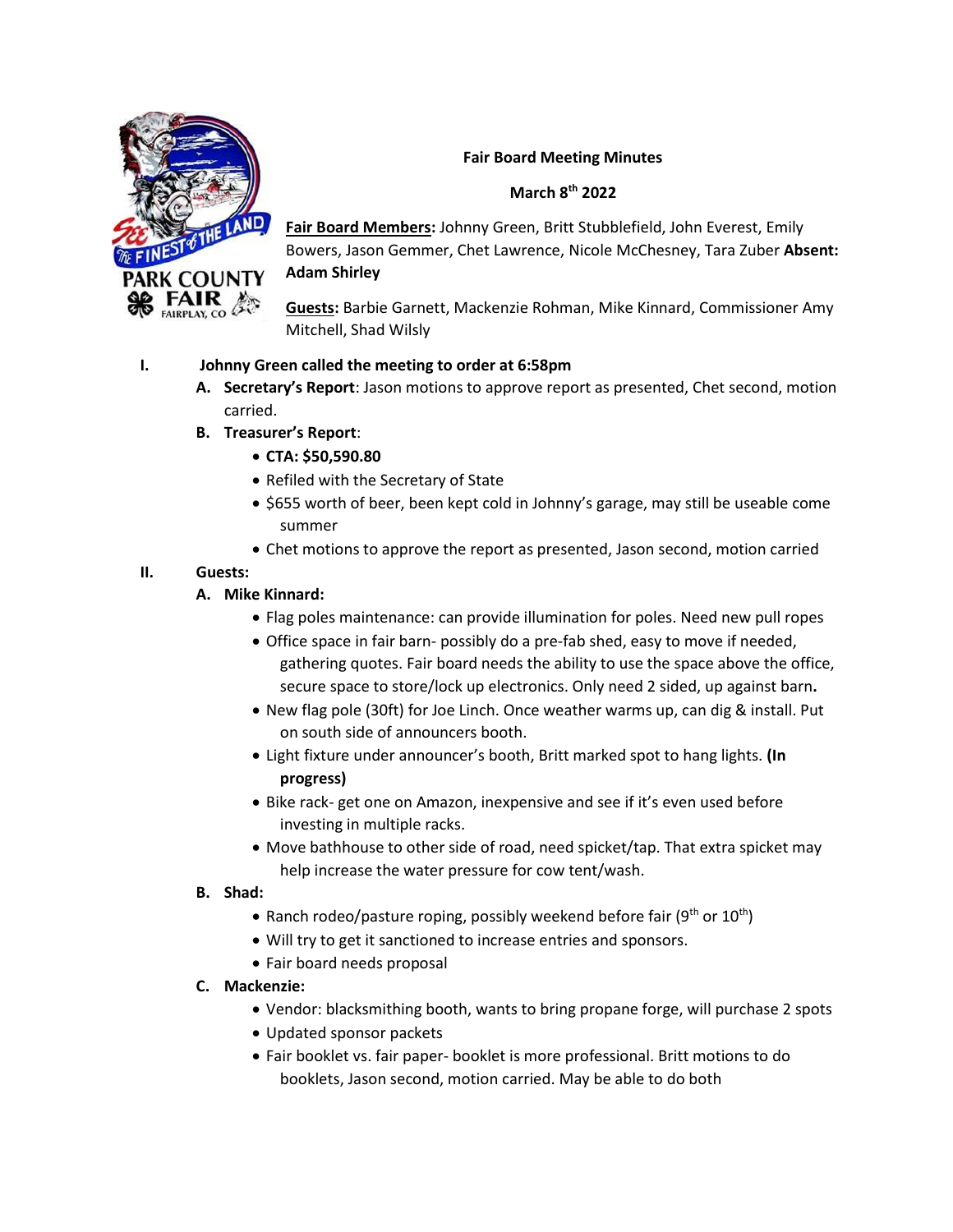- Carnival: Great Northern Affair, \$3000, try to get ferris wheel. Still not certain if he will have enough staff, but will keep checking
- Ninja Nation (ninja warrior course): \$15,500 Thurs-Sun, \$8500 for Sat & Sun only
- Another obstacle course (inflatable) \$1300 to come, then \$350 per hour
- Online ticketing- use Eventbrite, easiest platform, minimal fees
- Contacted Springer Works about continuing, as well as Show Sponsors
- Ryan Tracy w/Canyon Creek Band, \$2000 for 90 minutes on Saturday
- Contacted Sarah Bauer, asked if she was available for Friday night
- Merchandise- need to give all 2021 merchandise away due to the "101<sup>st</sup> year" being printed on everything. Can give away at Bailey Days, Meat IN Day, Gymkhana, rodeos etc. Will keep the "100<sup>th</sup>" anniversary merchandise to sell and some for volunteers to wear
- Checking with Bailey Graphic Works for advertising
- Looking for Light Shows for July  $9<sup>th</sup>$  instead of fireworks
- D. John:
	- Sound System- new estimate almost \$17000. May not be worth the money right now. Need speaker at east end of barn
- E. Britt:
	- Canyon Rental- ok with any changes/adjustments we may have
	- Ring Amusements is a possibility
	- May potentially have a lead on a mechanical bull for \$2500
	- Blatner building panels, have not gotten final bid, but they will send it over
	- Arena repairs/upgrades- reached out to a few fencing companies to help with improvements. Received a bid from Outlaw Custom Construction.
		- 1. Slam Latches
		- 2. Rails of pipe needed in chutes we keep sheep and calves, to keep them contained
		- 3. Total bid \$3680- John motions to hire Outlaw Custom Construction to make safety improvements to Joe Linch Arena, Chet second, motion carried.

### **III. Old Business**:

- **a) Buckles**: Jason, ordering tomorrow
- **b) Electric Eye:** Emily, found good model, endorsed by world champion barrel racer, made by ArenaGear, \$380. Emily motions to purchase new electric eye from AreaGear, Tara second.
- **c) Facebook Live**: Barbie, in progress
- **d) Fair clean up:** Mackenzie, putting schedule together
- **e) Liquor Sales:** Chet, in progress. Putting 2 liquor stands at Joe Linch Arena (North side and South side) moving stand in fair barn to East end.
- **f) Parade:** Emily, in progress. Amy talked to American Legion about doing a color guard and they are available.
- **g) Rodeo Specialty Acts**: Emily, in progress
- **h) Increasing purse at rodeos:** Increase to \$500 per event from \$300, Jason motions to increase purse to \$500, Chet second, motion carried.